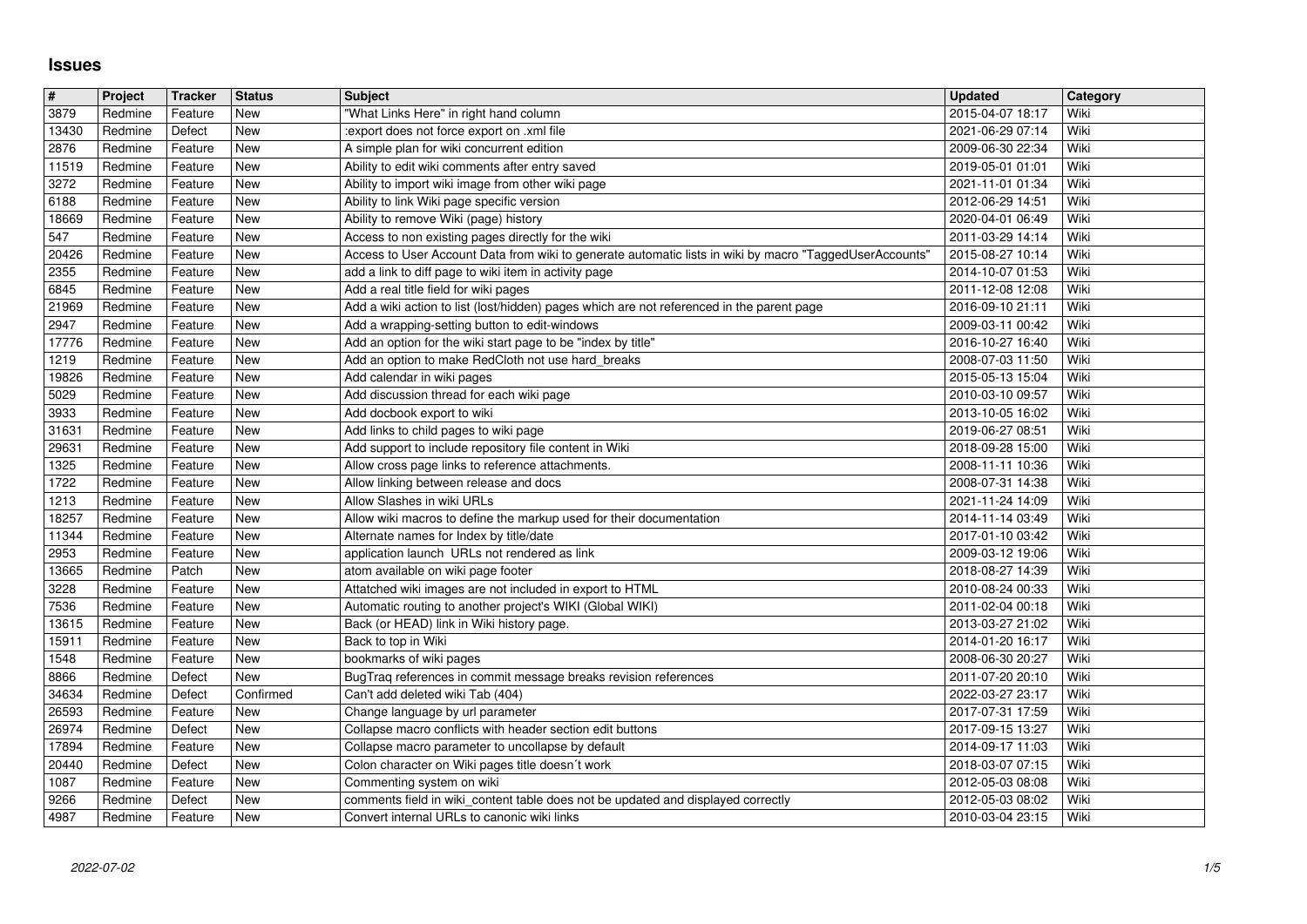| $\overline{\mathbf{H}}$<br>1330 | Project<br>Redmine | Tracker<br>Feature | <b>Status</b><br><b>New</b> | <b>Subject</b><br>Copy a Wiki Page                                                                                                      | <b>Updated</b><br>2021-08-25 16:06   | Category<br>Wiki |
|---------------------------------|--------------------|--------------------|-----------------------------|-----------------------------------------------------------------------------------------------------------------------------------------|--------------------------------------|------------------|
| 28108                           | Redmine            | Defect             | Needs feedback              | Copying a text into a wiki page I got "Internal server error"                                                                           | 2018-01-31 12:31                     | Wiki             |
| 3765<br>9091                    | Redmine<br>Redmine | Feature<br>Defect  | <b>New</b><br><b>New</b>    | Creating article in Wiki<br>CSS bug: fixed .header height cuts long breadcrumbs making them unusable                                    | 2010-12-11 21:33<br>2011-08-19 14:22 | Wiki<br>Wiki     |
| 3684                            | Redmine            | Feature            | <b>New</b>                  | Cucumber features in wiki                                                                                                               | 2009-07-31 09:11                     | Wiki             |
| 7200<br>2084                    | Redmine<br>Redmine | Feature<br>Feature | <b>New</b><br>New           | Current Page Inheritance in Sidebar<br>Customizable "protocols" to generate external links                                              | 2010-12-29 20:12<br>2008-10-24 14:48 | Wiki<br>Wiki     |
| 7066                            | Redmine            | Feature            | New                         | Develop wiki save and continue feature                                                                                                  | 2011-01-17 20:49                     | Wiki             |
| 18243<br>10673                  | Redmine<br>Redmine | Feature<br>Defect  | <b>New</b><br>New           | Display list of page attachments in edit mode<br>Dot and comma in wiki pagename                                                         | 2014-10-30 16:12<br>2021-08-28 11:57 | Wiki<br>Wiki     |
| 1106                            | Redmine            | Feature            | <b>New</b>                  | Embedded repository images in the wiki                                                                                                  | 2017-10-19 01:01                     | Wiki             |
| 10729<br>11813                  | Redmine<br>Redmine | Feature<br>Defect  | <b>New</b><br>New           | Embedded wiki pages should have their headings editable from the embedding page<br>Export as PDF has another output than Export as HTML | 2012-05-03 11:37<br>2012-09-11 15:20 | Wiki<br>Wiki     |
| 2219<br>22923                   | Redmine<br>Redmine | Feature<br>Feature | <b>New</b><br><b>New</b>    | Export to LaTeX using Redcloth 4<br>Export Wiki to ODT                                                                                  | 2010-09-02 05:21                     | Wiki<br>Wiki     |
| 24602                           | Redmine            | Defect             | New                         | Exporting wiki pages in HTML fails if {{collapse}}                                                                                      | 2018-06-05 17:24<br>2016-12-13 16:39 | Wiki             |
| 11351<br>2636                   | Redmine<br>Redmine | Feature<br>Feature | New<br>New                  | Extract code snippets from a project's VCS directly into the wiki<br>Feature Request: Wiki ACLs (Access control for individual pages)   | 2012-07-09 13:11<br>2020-04-01 14:38 | Wiki<br>Wiki     |
| 9096                            | Redmine            | Patch              | New                         | Fix redirection to non-latin wiki pages after logon                                                                                     | 2011-08-24 18:25                     | Wiki             |
| 550<br>806                      | Redmine<br>Redmine | Feature<br>Feature | Reopened<br>New             | Function to export whole wiki<br>Have wiki links display linked page title                                                              | 2015-06-03 01:18<br>2010-06-01 13:15 | Wiki<br>Wiki     |
| 14188                           | Redmine            | Defect             | Confirmed                   | Headers put inside blockquotes cause wiki 'edit this section' link point to incorrect section                                           | 2017-06-06 04:29                     | Wiki             |
| 13369<br>6330                   | Redmine<br>Redmine | Feature<br>Patch   | New<br><b>New</b>           | Hidden wiki text that can be view-ed with adequate rights<br>Hyperlinks with "%" or "!" at the end                                      | 2013-03-10 14:19<br>2010-10-05 15:04 | Wiki<br>Wiki     |
| 17797                           | Redmine            | Feature            | New                         | If no wiki pages have been created, wiki tab should return something more informative than 404                                          | 2014-10-03 14:16                     | Wiki             |
| 31838<br>27233                  | Redmine<br>Redmine | Defect<br>Feature  | New<br>New                  | Improper parsing of wiki links<br>Improve Drop-Down list on Wiki Pages                                                                  | 2019-08-07 02:22<br>2017-10-23 18:07 | Wiki<br>Wiki     |
| 4258                            | Redmine            | Feature            | New<br><b>New</b>           | Improve tab order in wikis                                                                                                              | 2009-11-20 20:01                     | Wiki<br>Wiki     |
| 10035<br>21479                  | Redmine<br>Redmine | Feature<br>Defect  | <b>New</b>                  | Include sub-projects in the breadcrumb<br>Including a wiki page from another project does not resolve that page's links properly        | 2012-01-20 14:18<br>2015-12-10 21:25 | Wiki             |
| 15982<br>3074                   | Redmine<br>Redmine | Patch              | New<br>New                  | Inconsitent wiki history functionaility<br>Indention in Wiki of headings and corresponding content based on heading-depth               | 2014-02-07 10:31<br>2015-01-27 20:24 | Wiki<br>Wiki     |
| 20126                           | Redmine            | Feature<br>Feature | <b>New</b>                  | Index by date: Show the current a revision number and add a link to show the diff                                                       | 2015-06-18 15:22                     | Wiki             |
| 17072<br>1439                   | Redmine<br>Redmine | Feature<br>Feature | New<br>New                  | Integration redmine wiki with yUML syntax<br>Interlinking between wiki and issues                                                       | 2014-06-04 18:44<br>2013-03-18 05:46 | Wiki<br>Wiki     |
| 1994                            | Redmine            | Feature            | New                         | LaTEX support in Wiki, Forums and Issues                                                                                                | 2018-09-04 20:50                     | Wiki             |
| 1856<br>18042                   | Redmine<br>Redmine | Feature<br>Feature | New<br>New                  | Link syntax is inconsistent<br>Link to a specific repository in another project                                                         | 2008-09-21 14:03<br>2014-10-07 13:17 | Wiki<br>Wiki     |
| 1533                            | Redmine            | Feature            | New                         | Link to included page in wiki                                                                                                           | 2008-06-26 13:51                     | Wiki             |
| 26530<br>9114                   | Redmine<br>Redmine | Feature<br>Feature | New<br>New                  | Links to Wiki pages of unauthorized projects should be smarter<br>List incoming links in wiki-pages                                     | 2018-01-17 00:48<br>2011-12-07 16:44 | Wiki<br>Wiki     |
| 12616                           | Redmine            | Defect             | New                         | Macros in sidebar do not show correct information.                                                                                      | 2012-12-17 16:04                     | Wiki             |
| 16469                           | Redmine            | Feature            | New                         | Make Diff possible for all revisions                                                                                                    | 2014-03-31 09:19                     | Wiki             |
|                                 |                    |                    |                             |                                                                                                                                         |                                      |                  |
|                                 |                    |                    |                             |                                                                                                                                         |                                      |                  |
|                                 |                    |                    |                             |                                                                                                                                         |                                      |                  |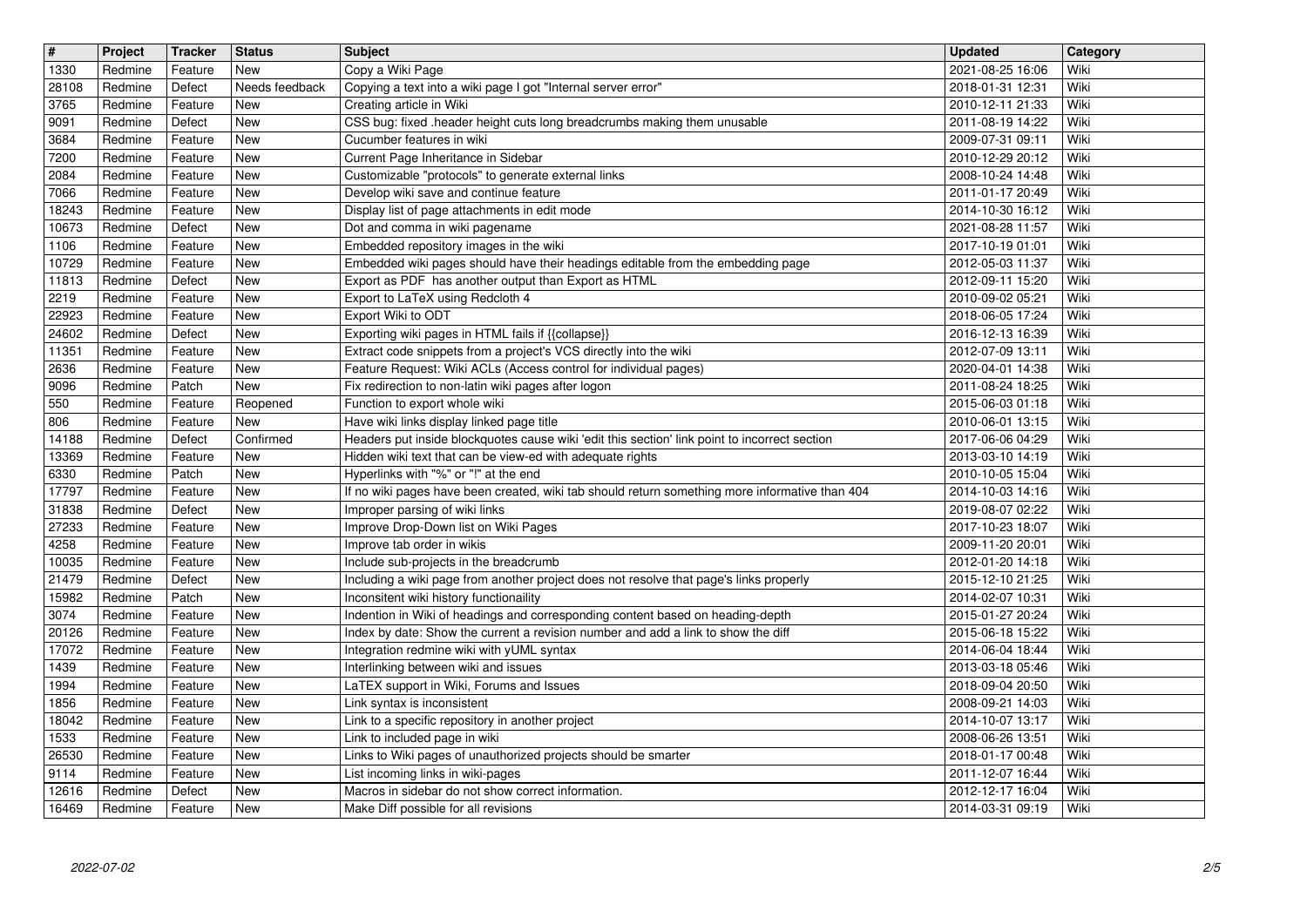| Wiki<br>4717<br><b>New</b><br>2010-02-02 15:21<br>Redmine<br>Feature<br>Make wiki tab link use the actual link that contains the page name.<br>Wiki<br>1857<br>Patch<br><b>New</b><br>Make {{toc}} render as properly nested list + skip support<br>2010-11-06 19:46<br>Redmine<br>Wiki<br>18656<br><b>New</b><br>Markdown links priority<br>2014-12-16 15:20<br>Redmine<br>Feature<br>36840<br>Migrate Wiki needs an update.<br>2022-03-25 21:01<br>Wiki<br>Redmine<br>Feature<br>New<br>13294<br>New<br>More powerful includes<br>2013-02-26 13:37<br>Wiki<br>Redmine<br>Feature<br>9601<br>Multi language wiki<br>2020-06-21 18:21<br>Wiki<br>Redmine<br>Feature<br>New<br>New shortcut for in-page wiki links shows link with leading #<br>31770<br>2019-07-22 14:44<br>Redmine<br>Defect<br>New<br>Wiki<br>30165<br>Non used images in Wiki pages are not easily to identify<br>2018-12-09 18:38<br>Wiki<br>Redmine<br>Defect<br>New<br>Option ignore whitespace in Wiki diff<br>21957<br>Wiki<br>Redmine<br>Feature<br>New<br>2016-02-05 05:05<br>position Wiki Toc in sidebar<br>Wiki<br>4301<br><b>New</b><br>Redmine<br>Feature<br>2011-08-02 06:59<br>Wiki<br>16252<br>Redmine<br><b>New</b><br>Private wiki<br>2018-03-31 08:40<br>Feature<br>11697<br><b>New</b><br>Problem with Wiki export to PDF / HTML / TXT - 'include' does not includes<br>2018-06-07 16:20<br>Wiki<br>Redmine<br>Defect<br>31550<br>Project "Version" view's "Wiki page" field is still shown, although "Wiki" module is disabled on the project<br>2019-12-08 07:34<br>Wiki<br>Redmine<br>Defect<br>New<br>16729<br>New<br>properties of issue dynamically available in wiki<br>2014-05-01 10:31<br>Wiki<br>Redmine<br>Feature<br>1226<br>query results on wiki pages<br>2015-02-12 21:16<br>Wiki<br>Redmine<br>Feature<br>New<br>1440<br>Questions/clarifications<br>Redmine<br>Feature<br>New<br>2008-06-13 12:30<br>Wiki<br>29649<br>Rake task to export wiki to HTML/PDF<br>2022-06-02 15:25<br>Wiki<br>Redmine<br>Patch<br>New<br>Real-Time Collaborative Editor Wiki<br>Wiki<br>10568<br>2015-07-14 05:17<br>Redmine<br>Feature<br>New<br>Wiki<br>16996<br><b>New</b><br>Reciprocal links (or, "Related wiki pages")<br>2020-07-15 17:03<br>Redmine<br>Feature<br>Wiki<br>15885<br>Redirection of a wikipage with a %-sign seems to be broken<br>2014-02-21 13:22<br>Redmine<br>Defect<br>New<br>1187<br>Relate a Wiki page to a project module.<br>Wiki<br>2012-01-05 17:50<br>Redmine<br>Feature<br>New<br>1208<br>Restructured text support for the wiki<br>2013-12-19 04:10<br>Wiki<br>Redmine<br>Feature<br>New<br>22958<br>New<br>RFE: Create new 'include_once' macro that pulls in contents from included page once<br>Wiki<br>Redmine<br>Feature<br>2016-06-24 17:21<br>656<br>Roadmap with wiki page<br>2013-12-17 20:44<br>Wiki<br>Redmine<br>Feature<br>New<br>Roll Based Wiki Permissions<br>17093<br>2014-07-03 06:23<br>Wiki<br>Redmine<br>Feature<br>New<br>2782<br>Save + Continue or AJAX save POST<br>2014-06-25 15:03<br>Wiki<br>Redmine<br>Feature<br>New<br>20435<br>Search wiki in specific languages<br>2015-07-30 01:26<br>Wiki<br>Redmine<br>New<br>Feature<br>17238<br>Wiki<br><b>New</b><br>Searching parsed wiki content - Cache option for Wiki pages<br>2014-09-26 11:25<br>Redmine<br>Feature<br>Set the order of sub wiki pages manully on "index by title"<br>Wiki<br>7749<br><b>New</b><br>2011-03-01 18:35<br>Redmine<br>Feature<br>90<br>Show deleted wiki pages or wiki files on the activity<br>Wiki<br>2018-04-18 09:25<br>Redmine<br>Feature<br>New<br>28947<br>Redmine<br>Show the existing attachments on the wiki editing page<br>2018-06-27 07:57<br>Wiki<br>Feature<br>New<br>26400<br>Side by side diff view in wiki<br>Redmine<br>Feature<br>New<br>2017-07-10 13:36<br>Wiki<br>18295<br>Soft delete of wiki pages<br>2018-11-12 13:41<br>Redmine<br>Feature<br>New<br>Wiki<br>9115<br>special lists of wiki-pages<br>Wiki<br>Redmine<br>Feature<br>New<br>2011-08-24 11:43<br>SQL Error with UTF8 character greater or equals<br>34810<br>Wiki<br>Redmine<br>Defect<br>Reopened<br>2021-04-20 08:08<br>5103<br>status "out of date" for wiki pages<br>2010-03-17 16:55<br>Wiki<br>Redmine<br>Feature<br>New<br>Wiki<br>1700<br>Support for extra macros to help in move from trac<br>Redmine<br>Patch<br>New<br>2011-12-05 10:20<br>7971<br>Redmine<br>Wiki<br>Feature<br>New<br>Syntax to create a link that opens a new windows<br>2011-03-23 20:40<br>3806<br>2018-01-16 17:13<br>Patch<br>New<br>Wiki<br>Redmine<br>Template engine<br>Unable to edit some Wiki pages<br>15826<br>Defect<br>New<br>2014-01-08 20:15<br>Wiki<br>Redmine<br>Use autocomplete in the wiki rename page to change parent page<br>8928<br>New<br>2011-07-30 10:51<br>Wiki<br>Redmine<br>Feature<br>592<br>New<br>User Wiki Page<br>2016-05-10 23:04<br>Wiki<br>Redmine<br>Feature<br>2022-07-02 | $\sqrt{t}$ | Project | <b>Tracker</b> | <b>Status</b> | <b>Subject</b><br>Make Wiki Redirects editable | <b>Updated</b>   | Category |
|---------------------------------------------------------------------------------------------------------------------------------------------------------------------------------------------------------------------------------------------------------------------------------------------------------------------------------------------------------------------------------------------------------------------------------------------------------------------------------------------------------------------------------------------------------------------------------------------------------------------------------------------------------------------------------------------------------------------------------------------------------------------------------------------------------------------------------------------------------------------------------------------------------------------------------------------------------------------------------------------------------------------------------------------------------------------------------------------------------------------------------------------------------------------------------------------------------------------------------------------------------------------------------------------------------------------------------------------------------------------------------------------------------------------------------------------------------------------------------------------------------------------------------------------------------------------------------------------------------------------------------------------------------------------------------------------------------------------------------------------------------------------------------------------------------------------------------------------------------------------------------------------------------------------------------------------------------------------------------------------------------------------------------------------------------------------------------------------------------------------------------------------------------------------------------------------------------------------------------------------------------------------------------------------------------------------------------------------------------------------------------------------------------------------------------------------------------------------------------------------------------------------------------------------------------------------------------------------------------------------------------------------------------------------------------------------------------------------------------------------------------------------------------------------------------------------------------------------------------------------------------------------------------------------------------------------------------------------------------------------------------------------------------------------------------------------------------------------------------------------------------------------------------------------------------------------------------------------------------------------------------------------------------------------------------------------------------------------------------------------------------------------------------------------------------------------------------------------------------------------------------------------------------------------------------------------------------------------------------------------------------------------------------------------------------------------------------------------------------------------------------------------------------------------------------------------------------------------------------------------------------------------------------------------------------------------------------------------------------------------------------------------------------------------------------------------------------------------------------------------------------------------------------------------------------------------------------------------------------------------------------------------------------------------------------------------------------------------------------------------------------------------------------------------------------------------------------------------------------------------------------------------------------------------------------------------------------------------------------------------------------------------------------------------------------------------------------------------------------------------------------------------------------------------------------------------------------------------------------------------------------------------------------------------------|------------|---------|----------------|---------------|------------------------------------------------|------------------|----------|
|                                                                                                                                                                                                                                                                                                                                                                                                                                                                                                                                                                                                                                                                                                                                                                                                                                                                                                                                                                                                                                                                                                                                                                                                                                                                                                                                                                                                                                                                                                                                                                                                                                                                                                                                                                                                                                                                                                                                                                                                                                                                                                                                                                                                                                                                                                                                                                                                                                                                                                                                                                                                                                                                                                                                                                                                                                                                                                                                                                                                                                                                                                                                                                                                                                                                                                                                                                                                                                                                                                                                                                                                                                                                                                                                                                                                                                                                                                                                                                                                                                                                                                                                                                                                                                                                                                                                                                                                                                                                                                                                                                                                                                                                                                                                                                                                                                                                                                                           | 6401       | Redmine | Feature        | New           |                                                | 2020-11-09 16:35 | Wiki     |
|                                                                                                                                                                                                                                                                                                                                                                                                                                                                                                                                                                                                                                                                                                                                                                                                                                                                                                                                                                                                                                                                                                                                                                                                                                                                                                                                                                                                                                                                                                                                                                                                                                                                                                                                                                                                                                                                                                                                                                                                                                                                                                                                                                                                                                                                                                                                                                                                                                                                                                                                                                                                                                                                                                                                                                                                                                                                                                                                                                                                                                                                                                                                                                                                                                                                                                                                                                                                                                                                                                                                                                                                                                                                                                                                                                                                                                                                                                                                                                                                                                                                                                                                                                                                                                                                                                                                                                                                                                                                                                                                                                                                                                                                                                                                                                                                                                                                                                                           |            |         |                |               |                                                |                  |          |
|                                                                                                                                                                                                                                                                                                                                                                                                                                                                                                                                                                                                                                                                                                                                                                                                                                                                                                                                                                                                                                                                                                                                                                                                                                                                                                                                                                                                                                                                                                                                                                                                                                                                                                                                                                                                                                                                                                                                                                                                                                                                                                                                                                                                                                                                                                                                                                                                                                                                                                                                                                                                                                                                                                                                                                                                                                                                                                                                                                                                                                                                                                                                                                                                                                                                                                                                                                                                                                                                                                                                                                                                                                                                                                                                                                                                                                                                                                                                                                                                                                                                                                                                                                                                                                                                                                                                                                                                                                                                                                                                                                                                                                                                                                                                                                                                                                                                                                                           |            |         |                |               |                                                |                  |          |
|                                                                                                                                                                                                                                                                                                                                                                                                                                                                                                                                                                                                                                                                                                                                                                                                                                                                                                                                                                                                                                                                                                                                                                                                                                                                                                                                                                                                                                                                                                                                                                                                                                                                                                                                                                                                                                                                                                                                                                                                                                                                                                                                                                                                                                                                                                                                                                                                                                                                                                                                                                                                                                                                                                                                                                                                                                                                                                                                                                                                                                                                                                                                                                                                                                                                                                                                                                                                                                                                                                                                                                                                                                                                                                                                                                                                                                                                                                                                                                                                                                                                                                                                                                                                                                                                                                                                                                                                                                                                                                                                                                                                                                                                                                                                                                                                                                                                                                                           |            |         |                |               |                                                |                  |          |
|                                                                                                                                                                                                                                                                                                                                                                                                                                                                                                                                                                                                                                                                                                                                                                                                                                                                                                                                                                                                                                                                                                                                                                                                                                                                                                                                                                                                                                                                                                                                                                                                                                                                                                                                                                                                                                                                                                                                                                                                                                                                                                                                                                                                                                                                                                                                                                                                                                                                                                                                                                                                                                                                                                                                                                                                                                                                                                                                                                                                                                                                                                                                                                                                                                                                                                                                                                                                                                                                                                                                                                                                                                                                                                                                                                                                                                                                                                                                                                                                                                                                                                                                                                                                                                                                                                                                                                                                                                                                                                                                                                                                                                                                                                                                                                                                                                                                                                                           |            |         |                |               |                                                |                  |          |
|                                                                                                                                                                                                                                                                                                                                                                                                                                                                                                                                                                                                                                                                                                                                                                                                                                                                                                                                                                                                                                                                                                                                                                                                                                                                                                                                                                                                                                                                                                                                                                                                                                                                                                                                                                                                                                                                                                                                                                                                                                                                                                                                                                                                                                                                                                                                                                                                                                                                                                                                                                                                                                                                                                                                                                                                                                                                                                                                                                                                                                                                                                                                                                                                                                                                                                                                                                                                                                                                                                                                                                                                                                                                                                                                                                                                                                                                                                                                                                                                                                                                                                                                                                                                                                                                                                                                                                                                                                                                                                                                                                                                                                                                                                                                                                                                                                                                                                                           |            |         |                |               |                                                |                  |          |
|                                                                                                                                                                                                                                                                                                                                                                                                                                                                                                                                                                                                                                                                                                                                                                                                                                                                                                                                                                                                                                                                                                                                                                                                                                                                                                                                                                                                                                                                                                                                                                                                                                                                                                                                                                                                                                                                                                                                                                                                                                                                                                                                                                                                                                                                                                                                                                                                                                                                                                                                                                                                                                                                                                                                                                                                                                                                                                                                                                                                                                                                                                                                                                                                                                                                                                                                                                                                                                                                                                                                                                                                                                                                                                                                                                                                                                                                                                                                                                                                                                                                                                                                                                                                                                                                                                                                                                                                                                                                                                                                                                                                                                                                                                                                                                                                                                                                                                                           |            |         |                |               |                                                |                  |          |
|                                                                                                                                                                                                                                                                                                                                                                                                                                                                                                                                                                                                                                                                                                                                                                                                                                                                                                                                                                                                                                                                                                                                                                                                                                                                                                                                                                                                                                                                                                                                                                                                                                                                                                                                                                                                                                                                                                                                                                                                                                                                                                                                                                                                                                                                                                                                                                                                                                                                                                                                                                                                                                                                                                                                                                                                                                                                                                                                                                                                                                                                                                                                                                                                                                                                                                                                                                                                                                                                                                                                                                                                                                                                                                                                                                                                                                                                                                                                                                                                                                                                                                                                                                                                                                                                                                                                                                                                                                                                                                                                                                                                                                                                                                                                                                                                                                                                                                                           |            |         |                |               |                                                |                  |          |
|                                                                                                                                                                                                                                                                                                                                                                                                                                                                                                                                                                                                                                                                                                                                                                                                                                                                                                                                                                                                                                                                                                                                                                                                                                                                                                                                                                                                                                                                                                                                                                                                                                                                                                                                                                                                                                                                                                                                                                                                                                                                                                                                                                                                                                                                                                                                                                                                                                                                                                                                                                                                                                                                                                                                                                                                                                                                                                                                                                                                                                                                                                                                                                                                                                                                                                                                                                                                                                                                                                                                                                                                                                                                                                                                                                                                                                                                                                                                                                                                                                                                                                                                                                                                                                                                                                                                                                                                                                                                                                                                                                                                                                                                                                                                                                                                                                                                                                                           |            |         |                |               |                                                |                  |          |
|                                                                                                                                                                                                                                                                                                                                                                                                                                                                                                                                                                                                                                                                                                                                                                                                                                                                                                                                                                                                                                                                                                                                                                                                                                                                                                                                                                                                                                                                                                                                                                                                                                                                                                                                                                                                                                                                                                                                                                                                                                                                                                                                                                                                                                                                                                                                                                                                                                                                                                                                                                                                                                                                                                                                                                                                                                                                                                                                                                                                                                                                                                                                                                                                                                                                                                                                                                                                                                                                                                                                                                                                                                                                                                                                                                                                                                                                                                                                                                                                                                                                                                                                                                                                                                                                                                                                                                                                                                                                                                                                                                                                                                                                                                                                                                                                                                                                                                                           |            |         |                |               |                                                |                  |          |
|                                                                                                                                                                                                                                                                                                                                                                                                                                                                                                                                                                                                                                                                                                                                                                                                                                                                                                                                                                                                                                                                                                                                                                                                                                                                                                                                                                                                                                                                                                                                                                                                                                                                                                                                                                                                                                                                                                                                                                                                                                                                                                                                                                                                                                                                                                                                                                                                                                                                                                                                                                                                                                                                                                                                                                                                                                                                                                                                                                                                                                                                                                                                                                                                                                                                                                                                                                                                                                                                                                                                                                                                                                                                                                                                                                                                                                                                                                                                                                                                                                                                                                                                                                                                                                                                                                                                                                                                                                                                                                                                                                                                                                                                                                                                                                                                                                                                                                                           |            |         |                |               |                                                |                  |          |
|                                                                                                                                                                                                                                                                                                                                                                                                                                                                                                                                                                                                                                                                                                                                                                                                                                                                                                                                                                                                                                                                                                                                                                                                                                                                                                                                                                                                                                                                                                                                                                                                                                                                                                                                                                                                                                                                                                                                                                                                                                                                                                                                                                                                                                                                                                                                                                                                                                                                                                                                                                                                                                                                                                                                                                                                                                                                                                                                                                                                                                                                                                                                                                                                                                                                                                                                                                                                                                                                                                                                                                                                                                                                                                                                                                                                                                                                                                                                                                                                                                                                                                                                                                                                                                                                                                                                                                                                                                                                                                                                                                                                                                                                                                                                                                                                                                                                                                                           |            |         |                |               |                                                |                  |          |
|                                                                                                                                                                                                                                                                                                                                                                                                                                                                                                                                                                                                                                                                                                                                                                                                                                                                                                                                                                                                                                                                                                                                                                                                                                                                                                                                                                                                                                                                                                                                                                                                                                                                                                                                                                                                                                                                                                                                                                                                                                                                                                                                                                                                                                                                                                                                                                                                                                                                                                                                                                                                                                                                                                                                                                                                                                                                                                                                                                                                                                                                                                                                                                                                                                                                                                                                                                                                                                                                                                                                                                                                                                                                                                                                                                                                                                                                                                                                                                                                                                                                                                                                                                                                                                                                                                                                                                                                                                                                                                                                                                                                                                                                                                                                                                                                                                                                                                                           |            |         |                |               |                                                |                  |          |
|                                                                                                                                                                                                                                                                                                                                                                                                                                                                                                                                                                                                                                                                                                                                                                                                                                                                                                                                                                                                                                                                                                                                                                                                                                                                                                                                                                                                                                                                                                                                                                                                                                                                                                                                                                                                                                                                                                                                                                                                                                                                                                                                                                                                                                                                                                                                                                                                                                                                                                                                                                                                                                                                                                                                                                                                                                                                                                                                                                                                                                                                                                                                                                                                                                                                                                                                                                                                                                                                                                                                                                                                                                                                                                                                                                                                                                                                                                                                                                                                                                                                                                                                                                                                                                                                                                                                                                                                                                                                                                                                                                                                                                                                                                                                                                                                                                                                                                                           |            |         |                |               |                                                |                  |          |
|                                                                                                                                                                                                                                                                                                                                                                                                                                                                                                                                                                                                                                                                                                                                                                                                                                                                                                                                                                                                                                                                                                                                                                                                                                                                                                                                                                                                                                                                                                                                                                                                                                                                                                                                                                                                                                                                                                                                                                                                                                                                                                                                                                                                                                                                                                                                                                                                                                                                                                                                                                                                                                                                                                                                                                                                                                                                                                                                                                                                                                                                                                                                                                                                                                                                                                                                                                                                                                                                                                                                                                                                                                                                                                                                                                                                                                                                                                                                                                                                                                                                                                                                                                                                                                                                                                                                                                                                                                                                                                                                                                                                                                                                                                                                                                                                                                                                                                                           |            |         |                |               |                                                |                  |          |
|                                                                                                                                                                                                                                                                                                                                                                                                                                                                                                                                                                                                                                                                                                                                                                                                                                                                                                                                                                                                                                                                                                                                                                                                                                                                                                                                                                                                                                                                                                                                                                                                                                                                                                                                                                                                                                                                                                                                                                                                                                                                                                                                                                                                                                                                                                                                                                                                                                                                                                                                                                                                                                                                                                                                                                                                                                                                                                                                                                                                                                                                                                                                                                                                                                                                                                                                                                                                                                                                                                                                                                                                                                                                                                                                                                                                                                                                                                                                                                                                                                                                                                                                                                                                                                                                                                                                                                                                                                                                                                                                                                                                                                                                                                                                                                                                                                                                                                                           |            |         |                |               |                                                |                  |          |
|                                                                                                                                                                                                                                                                                                                                                                                                                                                                                                                                                                                                                                                                                                                                                                                                                                                                                                                                                                                                                                                                                                                                                                                                                                                                                                                                                                                                                                                                                                                                                                                                                                                                                                                                                                                                                                                                                                                                                                                                                                                                                                                                                                                                                                                                                                                                                                                                                                                                                                                                                                                                                                                                                                                                                                                                                                                                                                                                                                                                                                                                                                                                                                                                                                                                                                                                                                                                                                                                                                                                                                                                                                                                                                                                                                                                                                                                                                                                                                                                                                                                                                                                                                                                                                                                                                                                                                                                                                                                                                                                                                                                                                                                                                                                                                                                                                                                                                                           |            |         |                |               |                                                |                  |          |
|                                                                                                                                                                                                                                                                                                                                                                                                                                                                                                                                                                                                                                                                                                                                                                                                                                                                                                                                                                                                                                                                                                                                                                                                                                                                                                                                                                                                                                                                                                                                                                                                                                                                                                                                                                                                                                                                                                                                                                                                                                                                                                                                                                                                                                                                                                                                                                                                                                                                                                                                                                                                                                                                                                                                                                                                                                                                                                                                                                                                                                                                                                                                                                                                                                                                                                                                                                                                                                                                                                                                                                                                                                                                                                                                                                                                                                                                                                                                                                                                                                                                                                                                                                                                                                                                                                                                                                                                                                                                                                                                                                                                                                                                                                                                                                                                                                                                                                                           |            |         |                |               |                                                |                  |          |
|                                                                                                                                                                                                                                                                                                                                                                                                                                                                                                                                                                                                                                                                                                                                                                                                                                                                                                                                                                                                                                                                                                                                                                                                                                                                                                                                                                                                                                                                                                                                                                                                                                                                                                                                                                                                                                                                                                                                                                                                                                                                                                                                                                                                                                                                                                                                                                                                                                                                                                                                                                                                                                                                                                                                                                                                                                                                                                                                                                                                                                                                                                                                                                                                                                                                                                                                                                                                                                                                                                                                                                                                                                                                                                                                                                                                                                                                                                                                                                                                                                                                                                                                                                                                                                                                                                                                                                                                                                                                                                                                                                                                                                                                                                                                                                                                                                                                                                                           |            |         |                |               |                                                |                  |          |
|                                                                                                                                                                                                                                                                                                                                                                                                                                                                                                                                                                                                                                                                                                                                                                                                                                                                                                                                                                                                                                                                                                                                                                                                                                                                                                                                                                                                                                                                                                                                                                                                                                                                                                                                                                                                                                                                                                                                                                                                                                                                                                                                                                                                                                                                                                                                                                                                                                                                                                                                                                                                                                                                                                                                                                                                                                                                                                                                                                                                                                                                                                                                                                                                                                                                                                                                                                                                                                                                                                                                                                                                                                                                                                                                                                                                                                                                                                                                                                                                                                                                                                                                                                                                                                                                                                                                                                                                                                                                                                                                                                                                                                                                                                                                                                                                                                                                                                                           |            |         |                |               |                                                |                  |          |
|                                                                                                                                                                                                                                                                                                                                                                                                                                                                                                                                                                                                                                                                                                                                                                                                                                                                                                                                                                                                                                                                                                                                                                                                                                                                                                                                                                                                                                                                                                                                                                                                                                                                                                                                                                                                                                                                                                                                                                                                                                                                                                                                                                                                                                                                                                                                                                                                                                                                                                                                                                                                                                                                                                                                                                                                                                                                                                                                                                                                                                                                                                                                                                                                                                                                                                                                                                                                                                                                                                                                                                                                                                                                                                                                                                                                                                                                                                                                                                                                                                                                                                                                                                                                                                                                                                                                                                                                                                                                                                                                                                                                                                                                                                                                                                                                                                                                                                                           |            |         |                |               |                                                |                  |          |
|                                                                                                                                                                                                                                                                                                                                                                                                                                                                                                                                                                                                                                                                                                                                                                                                                                                                                                                                                                                                                                                                                                                                                                                                                                                                                                                                                                                                                                                                                                                                                                                                                                                                                                                                                                                                                                                                                                                                                                                                                                                                                                                                                                                                                                                                                                                                                                                                                                                                                                                                                                                                                                                                                                                                                                                                                                                                                                                                                                                                                                                                                                                                                                                                                                                                                                                                                                                                                                                                                                                                                                                                                                                                                                                                                                                                                                                                                                                                                                                                                                                                                                                                                                                                                                                                                                                                                                                                                                                                                                                                                                                                                                                                                                                                                                                                                                                                                                                           |            |         |                |               |                                                |                  |          |
|                                                                                                                                                                                                                                                                                                                                                                                                                                                                                                                                                                                                                                                                                                                                                                                                                                                                                                                                                                                                                                                                                                                                                                                                                                                                                                                                                                                                                                                                                                                                                                                                                                                                                                                                                                                                                                                                                                                                                                                                                                                                                                                                                                                                                                                                                                                                                                                                                                                                                                                                                                                                                                                                                                                                                                                                                                                                                                                                                                                                                                                                                                                                                                                                                                                                                                                                                                                                                                                                                                                                                                                                                                                                                                                                                                                                                                                                                                                                                                                                                                                                                                                                                                                                                                                                                                                                                                                                                                                                                                                                                                                                                                                                                                                                                                                                                                                                                                                           |            |         |                |               |                                                |                  |          |
|                                                                                                                                                                                                                                                                                                                                                                                                                                                                                                                                                                                                                                                                                                                                                                                                                                                                                                                                                                                                                                                                                                                                                                                                                                                                                                                                                                                                                                                                                                                                                                                                                                                                                                                                                                                                                                                                                                                                                                                                                                                                                                                                                                                                                                                                                                                                                                                                                                                                                                                                                                                                                                                                                                                                                                                                                                                                                                                                                                                                                                                                                                                                                                                                                                                                                                                                                                                                                                                                                                                                                                                                                                                                                                                                                                                                                                                                                                                                                                                                                                                                                                                                                                                                                                                                                                                                                                                                                                                                                                                                                                                                                                                                                                                                                                                                                                                                                                                           |            |         |                |               |                                                |                  |          |
|                                                                                                                                                                                                                                                                                                                                                                                                                                                                                                                                                                                                                                                                                                                                                                                                                                                                                                                                                                                                                                                                                                                                                                                                                                                                                                                                                                                                                                                                                                                                                                                                                                                                                                                                                                                                                                                                                                                                                                                                                                                                                                                                                                                                                                                                                                                                                                                                                                                                                                                                                                                                                                                                                                                                                                                                                                                                                                                                                                                                                                                                                                                                                                                                                                                                                                                                                                                                                                                                                                                                                                                                                                                                                                                                                                                                                                                                                                                                                                                                                                                                                                                                                                                                                                                                                                                                                                                                                                                                                                                                                                                                                                                                                                                                                                                                                                                                                                                           |            |         |                |               |                                                |                  |          |
|                                                                                                                                                                                                                                                                                                                                                                                                                                                                                                                                                                                                                                                                                                                                                                                                                                                                                                                                                                                                                                                                                                                                                                                                                                                                                                                                                                                                                                                                                                                                                                                                                                                                                                                                                                                                                                                                                                                                                                                                                                                                                                                                                                                                                                                                                                                                                                                                                                                                                                                                                                                                                                                                                                                                                                                                                                                                                                                                                                                                                                                                                                                                                                                                                                                                                                                                                                                                                                                                                                                                                                                                                                                                                                                                                                                                                                                                                                                                                                                                                                                                                                                                                                                                                                                                                                                                                                                                                                                                                                                                                                                                                                                                                                                                                                                                                                                                                                                           |            |         |                |               |                                                |                  |          |
|                                                                                                                                                                                                                                                                                                                                                                                                                                                                                                                                                                                                                                                                                                                                                                                                                                                                                                                                                                                                                                                                                                                                                                                                                                                                                                                                                                                                                                                                                                                                                                                                                                                                                                                                                                                                                                                                                                                                                                                                                                                                                                                                                                                                                                                                                                                                                                                                                                                                                                                                                                                                                                                                                                                                                                                                                                                                                                                                                                                                                                                                                                                                                                                                                                                                                                                                                                                                                                                                                                                                                                                                                                                                                                                                                                                                                                                                                                                                                                                                                                                                                                                                                                                                                                                                                                                                                                                                                                                                                                                                                                                                                                                                                                                                                                                                                                                                                                                           |            |         |                |               |                                                |                  |          |
|                                                                                                                                                                                                                                                                                                                                                                                                                                                                                                                                                                                                                                                                                                                                                                                                                                                                                                                                                                                                                                                                                                                                                                                                                                                                                                                                                                                                                                                                                                                                                                                                                                                                                                                                                                                                                                                                                                                                                                                                                                                                                                                                                                                                                                                                                                                                                                                                                                                                                                                                                                                                                                                                                                                                                                                                                                                                                                                                                                                                                                                                                                                                                                                                                                                                                                                                                                                                                                                                                                                                                                                                                                                                                                                                                                                                                                                                                                                                                                                                                                                                                                                                                                                                                                                                                                                                                                                                                                                                                                                                                                                                                                                                                                                                                                                                                                                                                                                           |            |         |                |               |                                                |                  |          |
|                                                                                                                                                                                                                                                                                                                                                                                                                                                                                                                                                                                                                                                                                                                                                                                                                                                                                                                                                                                                                                                                                                                                                                                                                                                                                                                                                                                                                                                                                                                                                                                                                                                                                                                                                                                                                                                                                                                                                                                                                                                                                                                                                                                                                                                                                                                                                                                                                                                                                                                                                                                                                                                                                                                                                                                                                                                                                                                                                                                                                                                                                                                                                                                                                                                                                                                                                                                                                                                                                                                                                                                                                                                                                                                                                                                                                                                                                                                                                                                                                                                                                                                                                                                                                                                                                                                                                                                                                                                                                                                                                                                                                                                                                                                                                                                                                                                                                                                           |            |         |                |               |                                                |                  |          |
|                                                                                                                                                                                                                                                                                                                                                                                                                                                                                                                                                                                                                                                                                                                                                                                                                                                                                                                                                                                                                                                                                                                                                                                                                                                                                                                                                                                                                                                                                                                                                                                                                                                                                                                                                                                                                                                                                                                                                                                                                                                                                                                                                                                                                                                                                                                                                                                                                                                                                                                                                                                                                                                                                                                                                                                                                                                                                                                                                                                                                                                                                                                                                                                                                                                                                                                                                                                                                                                                                                                                                                                                                                                                                                                                                                                                                                                                                                                                                                                                                                                                                                                                                                                                                                                                                                                                                                                                                                                                                                                                                                                                                                                                                                                                                                                                                                                                                                                           |            |         |                |               |                                                |                  |          |
|                                                                                                                                                                                                                                                                                                                                                                                                                                                                                                                                                                                                                                                                                                                                                                                                                                                                                                                                                                                                                                                                                                                                                                                                                                                                                                                                                                                                                                                                                                                                                                                                                                                                                                                                                                                                                                                                                                                                                                                                                                                                                                                                                                                                                                                                                                                                                                                                                                                                                                                                                                                                                                                                                                                                                                                                                                                                                                                                                                                                                                                                                                                                                                                                                                                                                                                                                                                                                                                                                                                                                                                                                                                                                                                                                                                                                                                                                                                                                                                                                                                                                                                                                                                                                                                                                                                                                                                                                                                                                                                                                                                                                                                                                                                                                                                                                                                                                                                           |            |         |                |               |                                                |                  |          |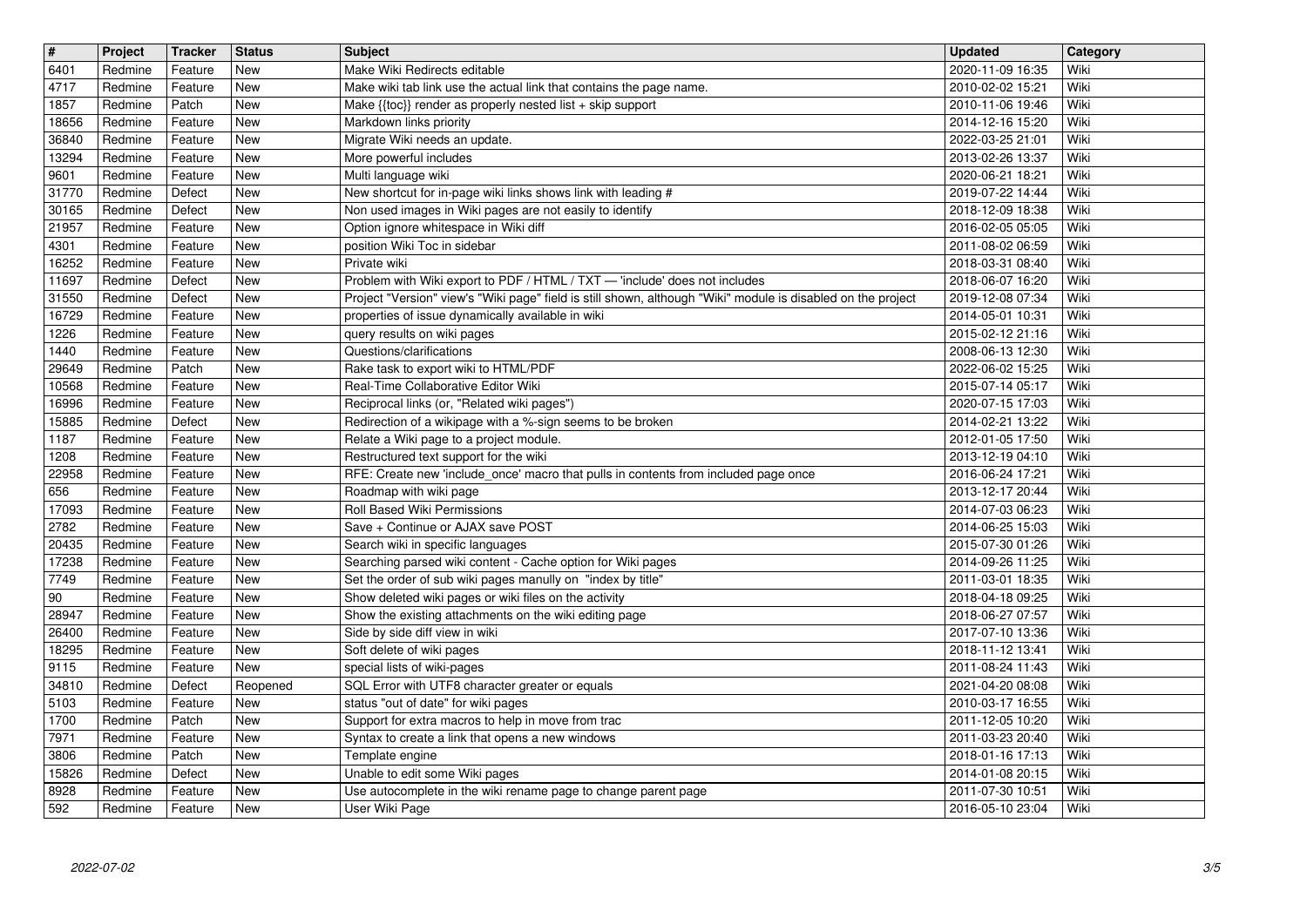| $\boxed{\texttt{#}}$ | Project            | <b>Tracker</b>     | <b>Status</b> | <b>Subject</b>                                                                                                                           | Updated                              | Category                                       |
|----------------------|--------------------|--------------------|---------------|------------------------------------------------------------------------------------------------------------------------------------------|--------------------------------------|------------------------------------------------|
| 1504                 | Redmine            | Feature            | New           | Users should be able to replace a wiki file attachment                                                                                   | 2008-06-19 20:32                     | Wiki                                           |
| 8463                 | Redmine            | Feature            | New           | View Wiki source                                                                                                                         | 2011-05-30 10:55                     | Wiki                                           |
| 3205<br>9482         | Redmine<br>Redmine | Feature<br>Feature | New<br>New    | Wiki "Blocks"<br>Wiki - minor change without notification                                                                                | 2009-04-20 12:20<br>2012-03-08 16:48 | Wiki<br>Wiki                                   |
| 4032                 | Redmine            | Feature            | New           | Wiki attachment history                                                                                                                  | 2009-10-15 09:42                     | Wiki                                           |
| 2698                 | Redmine            | Feature            | New           | Wiki Auto-Save currently editing page                                                                                                    | 2015-01-14 09:50                     | Wiki                                           |
| 5402                 | Redmine            | Feature            | New           | Wiki diff: line by line instead of word by word                                                                                          | 2011-01-05 23:58                     | Wiki                                           |
| 16036<br>14115       | Redmine<br>Redmine | Defect<br>Feature  | New<br>New    | wiki edit pencil links are sometimes missing, throwing off the other pencil edit links<br>Wiki enhancements: parent page and ajax        | 2017-06-08 22:19<br>2014-04-24 14:19 | Wiki<br>Wiki                                   |
| 16324                | Redmine            | Feature            | <b>New</b>    | Wiki export as docx file.                                                                                                                | 2016-05-31 10:53                     | Wiki                                           |
| 4544                 | Redmine            | Defect             | <b>New</b>    | Wiki exported HTML has different CSS formatting to the original                                                                          | 2016-03-31 12:03                     | Wiki                                           |
| 20356                | Redmine            | Defect             | New           | Wiki gets destroyed after rename                                                                                                         | 2015-09-07 08:23                     | Wiki                                           |
| 26303<br>3547        | Redmine<br>Redmine | Feature<br>Feature | New<br>New    | Wiki include macro: add icons for editing and viewing an included wiki page<br>Wiki include macro: add ability to include single section | 2017-06-29 13:54<br>2019-02-12 11:06 | Wiki<br>Wiki                                   |
| 4372                 | Redmine            | Feature            | New           | Wiki include macro: Include specific revision                                                                                            | 2015-10-23 15:20                     | Wiki                                           |
| 12875                | Redmine            | Feature            | New           | Wiki links to Overview/Activity/Roadmap/Issues/Documents/Files/News/Forums/etc of a particular project                                   | 2013-01-20 21:34                     | Wiki                                           |
| 9733                 | Redmine            | Feature            | New           | WIKI macro to insert database query result as wiki table                                                                                 | 2011-12-13 10:47                     | Wiki                                           |
| 9315<br>3274         | Redmine<br>Redmine | Feature<br>Patch   | New<br>New    | Wiki Page as MS OneNote<br>Wiki Page Categories                                                                                          | 2011-09-24 16:56<br>2010-10-25 17:02 | Wiki<br>Wiki                                   |
| 16323                | Redmine            | Feature            | <b>New</b>    | Wiki Page Export as md file.                                                                                                             | 2014-03-12 07:53                     | Wiki                                           |
| 10407                | Redmine            | Feature            | New           | Wiki page has a tree weight                                                                                                              | 2012-03-08 17:11                     | Wiki                                           |
| 29048                | Redmine            | Feature            | New           | Wiki page permission level                                                                                                               | 2018-06-22 17:19                     | Wiki                                           |
| 11978<br>32381       | Redmine<br>Redmine | Feature<br>Patch   | New<br>New    | Wiki pages for groups or wiki pages section with separate ACL<br>Wiki preview : manage dynamic content                                   | 2012-09-28 03:03<br>2019-10-31 18:04 | Wiki<br>Wiki                                   |
| 1075                 | Redmine            | Feature            | New           | Wiki shared across sub-projects                                                                                                          | 2011-03-15 22:53                     | Wiki                                           |
| 3027                 | Redmine            | Defect             | New           | Wiki start page shouldn't be capitalized automatically                                                                                   | 2013-02-06 10:34                     | Wiki                                           |
| 6989                 | Redmine            | Feature            | New           | Wiki template for version wiki pages                                                                                                     | 2010-11-26 17:21                     | Wiki                                           |
| 2674<br>10406        | Redmine<br>Redmine | Feature<br>Feature | New<br>New    | wiki templates<br>Wiki tree bulk edit                                                                                                    | 2021-08-25 16:01<br>2012-03-08 17:35 | Wiki<br>Wiki                                   |
| 17511                | Redmine            | Defect             | New           | Wiki URL 404 when using markdown                                                                                                         | 2014-08-24 00:04                     | Wiki                                           |
| 12051                | Redmine            | Feature            | New           | Wiki variables                                                                                                                           | 2012-10-12 23:13                     | Wiki                                           |
| 3749                 | Redmine            | Patch              | New           | Wiki. TOC. The standardised anchors and admissible "fragment" part of URI.                                                               | 2009-08-18 01:10                     | Wiki                                           |
| 4062                 | Redmine            | Feature            | New           | Wiki: Feature request:Auto-replace text with another user-defined                                                                        | 2012-07-06 21:02                     | Wiki                                           |
| 480<br>18825         | Redmine<br>Redmine | Feature<br>Defect  | New<br>New    | Wiki: Support categories tagging and autolisting<br>WikiPage object miss included pages attachments                                      | 2012-12-05 03:02<br>2015-01-13 14:39 | Wiki<br>Wiki                                   |
| 32246                | Redmine            | Defect             | New           | [Redmine API] functionality to export whole wiki                                                                                         | 2019-10-13 22:01                     | Wiki                                           |
| 31769                | Redmine            | Defect             | New           | $\{\{\textsf{toc}\}\}\$ in $\{\{\textsf{include}()\}\}$                                                                                  | 2019-07-22 11:48                     | Wiki                                           |
| 13559                | Redmine            | Defect             | New           | {{toc}} remains when exporting wiki page to text                                                                                         | 2016-01-20 13:25                     | Wiki                                           |
| 23037<br>8362        | Redmine<br>Redmine | Defect<br>Feature  | New<br>New    | 500 error when posting on the forums<br>Activate Redmine (this websites) Gantt Chart                                                     | 2019-05-23 09:47<br>2014-04-22 12:12 | Website (redmine.org)<br>Website (redmine.org) |
| 33210                | Redmine            | Feature            | Resolved      | Add "Filters" category to redmine.org                                                                                                    | 2020-04-21 11:42                     | Website (redmine.org)                          |
| 9828<br>6945         | Redmine<br>Redmine | Feature<br>Feature | New<br>New    | Add a hint about reproducing a bug in the online demo<br>Add a voting system to help users help admins identify popular features/defects | 2011-12-16 14:25<br>2017-01-27 22:02 | Website (redmine.org)<br>Website (redmine.org) |
|                      |                    |                    |               |                                                                                                                                          |                                      |                                                |
|                      |                    |                    |               |                                                                                                                                          |                                      |                                                |
|                      |                    |                    |               |                                                                                                                                          |                                      |                                                |
|                      |                    |                    |               |                                                                                                                                          |                                      |                                                |
|                      |                    |                    |               |                                                                                                                                          |                                      |                                                |
|                      |                    |                    |               |                                                                                                                                          |                                      |                                                |
|                      |                    |                    |               |                                                                                                                                          |                                      |                                                |
|                      |                    |                    |               |                                                                                                                                          |                                      |                                                |
|                      |                    |                    |               |                                                                                                                                          |                                      |                                                |
|                      |                    |                    |               |                                                                                                                                          |                                      |                                                |
|                      |                    |                    |               |                                                                                                                                          |                                      |                                                |
|                      |                    |                    |               |                                                                                                                                          |                                      |                                                |
|                      |                    |                    |               |                                                                                                                                          |                                      |                                                |
|                      |                    |                    |               |                                                                                                                                          |                                      |                                                |
|                      |                    |                    |               |                                                                                                                                          |                                      |                                                |